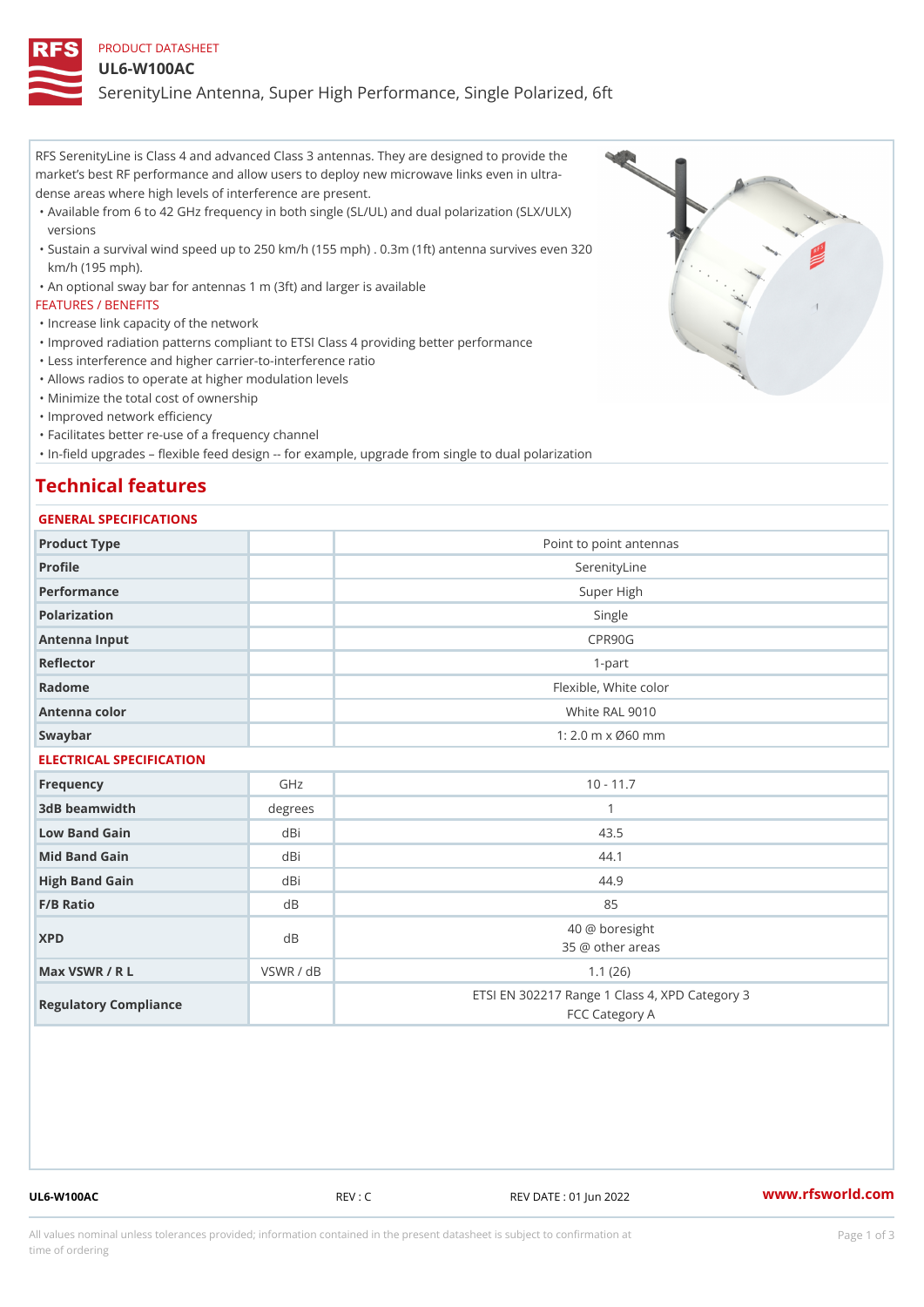# PRODUCT DATASHEET

### UL6-W100AC

SerenityLine Antenna, Super High Performance, Single Polarized, 6ft

| Diameter                           | ft $(m)$     | 6(1.8)                                            |
|------------------------------------|--------------|---------------------------------------------------|
| Elevation Adjustment               | degrees      | ± 5                                               |
| Azimuth Adjustment                 | degree       | ± 5                                               |
| Polarization Adjustment            | degree       | ± 5                                               |
| Mounting Pipe Diameter<br>minimaum | $mm$ (in)    | 114(4.5)                                          |
| Mounting Pipe Diameter<br>maximum  | $mm$ (in)    | 114(4.5)                                          |
| Survival Windspeed                 | $km/h$ (mph) | 200 (125)                                         |
| Operational Windspeed              | $km/h$ (mph) | 190 (118)                                         |
| Approximate Weight                 | kg (lb)      | 110(242)                                          |
| <b>STRUCTURE</b>                   |              |                                                   |
| Radome Material                    |              | PVC coated fabric                                 |
| OTHER ACCESSORIES                  |              |                                                   |
| optional Swaybar                   |              | 1: SMA-SK-60-2000A (2.0 m x Ø60 mm)               |
| Further Accessories                |              | SMA-SKO-UNIVERSAL-L : Universal sway bar fixation |

### MOUNT OUTLINE

| Dimension_A                       | m m<br>(i n) | 2000 (79)   |
|-----------------------------------|--------------|-------------|
| Dimension B                       | m m<br>(in)  | 1495 (58.9) |
| Dimension_C                       | m m<br>(i n) | 364 (14.3)  |
| Dim D-<br>$114mm(4.5_{ir})$ $Rip$ | m m          | 175(6.9)    |
| Dimension E                       | m m<br>(i n) | 283(11.1)   |
| Dimension F                       | m m<br>(in)  | 590 (23.2)  |
| Dimension G                       | m m<br>(in)  | 306 (12)    |

UL6-W100AC REV : C REV DATE : 01 Jun 2022 [www.](https://www.rfsworld.com)rfsworld.com